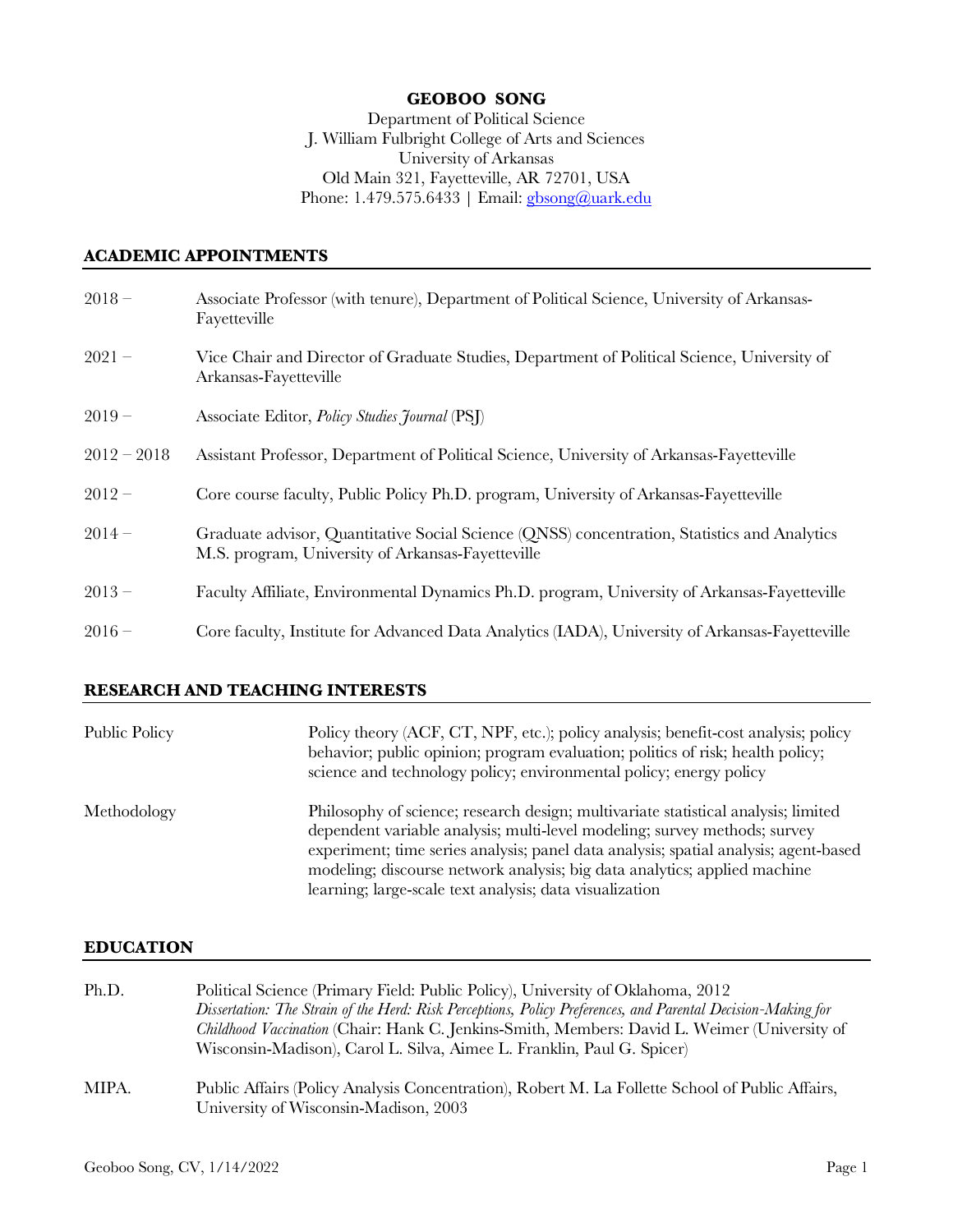- M.A. Public Administration (Public Policy Concentration), Korea University, Seoul, South Korea, 1999 *Thesis: Political Elites' Alterative Use of Policy Justifications and Policy Changes in Biotechnology Policymaking in South Korea between 1983 and 1997* (Chair: Young Pyoung Kim)
- B.A. Public Administration, Hanyang University, Seoul, South Korea, 1994

# **PUBLICATIONS (PEER-REVIEWED)**

Jones, Michael D., Mark K. McBeth, Elizabeth A. Shanahan, Aaron Smith-Walter, and **Geoboo Song**. 2021. "Conducting Narrative Policy Framework Research: From Theory to Methods." In *Methods of the Policy Process*, Christopher M. Weible and Samuel Workman (eds.). Routledge (Accepted).

Moyer, Rachael, **Geoboo Song**, and Natalie Jackson. 2021. "Face Coverings During the Pandemic?" *World Medical and Health Policy* 13(4): 616-633. [*Note: Selected as a lead article*]

Moyer, Rachael and **Geoboo Song**. 2019. "Cultural Predispositions, Specific Affective Feelings, and Benefit-Risk Perceptions: Explicating Local Policy Elites' Perceived Utility of High Voltage Power Line Installations." *Journal of Risk Research* 22(4): 416-441.

Kordsmeier, Briana, Creed Tumlison, and **Geoboo Song**. 2019. "Ideological Orientations, LGBT Contact, and Formation of LGBT Policy Position." *Social Science Quarterly* 100(3): 779-792.

Tumlison, Creed and **Geoboo Song**. 2019. "Cultural Values, Trust, and Benefit-Risk Perceptions of Hydraulic Fracturing – A Comparative Analysis of Policy Elites and the General Public." *Risk Analysis* 39(3): 511-534. [*Note: Selected as a lead article*]

Zanocco, Chad, **Geoboo Song**, and Michael Jones. 2018. "Fracking Bad Guys: Narrative Character Affect in Public Opinion about Hydraulic Fracturing." *Policy Studies Journal* 46(4): 978-999.

Tumlison, Creed, Eric Button, **Geoboo Song**, and John Kester. 2018. "What Explains Local Policy Elites' Preferences toward Sustainable Energy Policy?" *Energy Policy* 117C: 377-386.

Jorgensen, Paul, **Geoboo Song**, and Michael Jones. 2018. "Public Support for Campaign Finance Reform: The Role of Policy Narratives, Cultural Predispositions, and Political Knowledge in Collective Policy Preference Formation." *Social Science Quarterly* 99(1): 216-230.

Jin, Jongsoon and **Geoboo Song**. 2017. "Bureaucratic Accountability and Disaster Response: Why Did the Korea Coast Guard Fail in Its Rescue Mission During the *Sewol* Ferry Accident?" *Risk, Hazards & Crisis in Public Policy* 8(3): 220-243.

Tumlison, Creed, Rachael Moyer, and **Geoboo Song**. 2017. "The Origin and Role of Trust in Local Policy Elites' Perceptions on High Voltage Power Line Installations in the State of Arkansas." *Risk Analysis* 37(5): 1018- 1036.

Moyer, Rachael and **Geoboo Song**. 2016. "Understanding Local Policy Elites' Perceptions on the Benefits and Risks Associated with High Voltage Power Line Installations in the State of Arkansas." *Risk Analysis* 36(10): 1983- 1999.

Kester III, John, Rachael Moyer, and **Geoboo Song**. 2015. "Down the line: Assessing the Trajectory of Energy Policy Research Development." *Policy Studies Journal* 43(S1): S40-S55.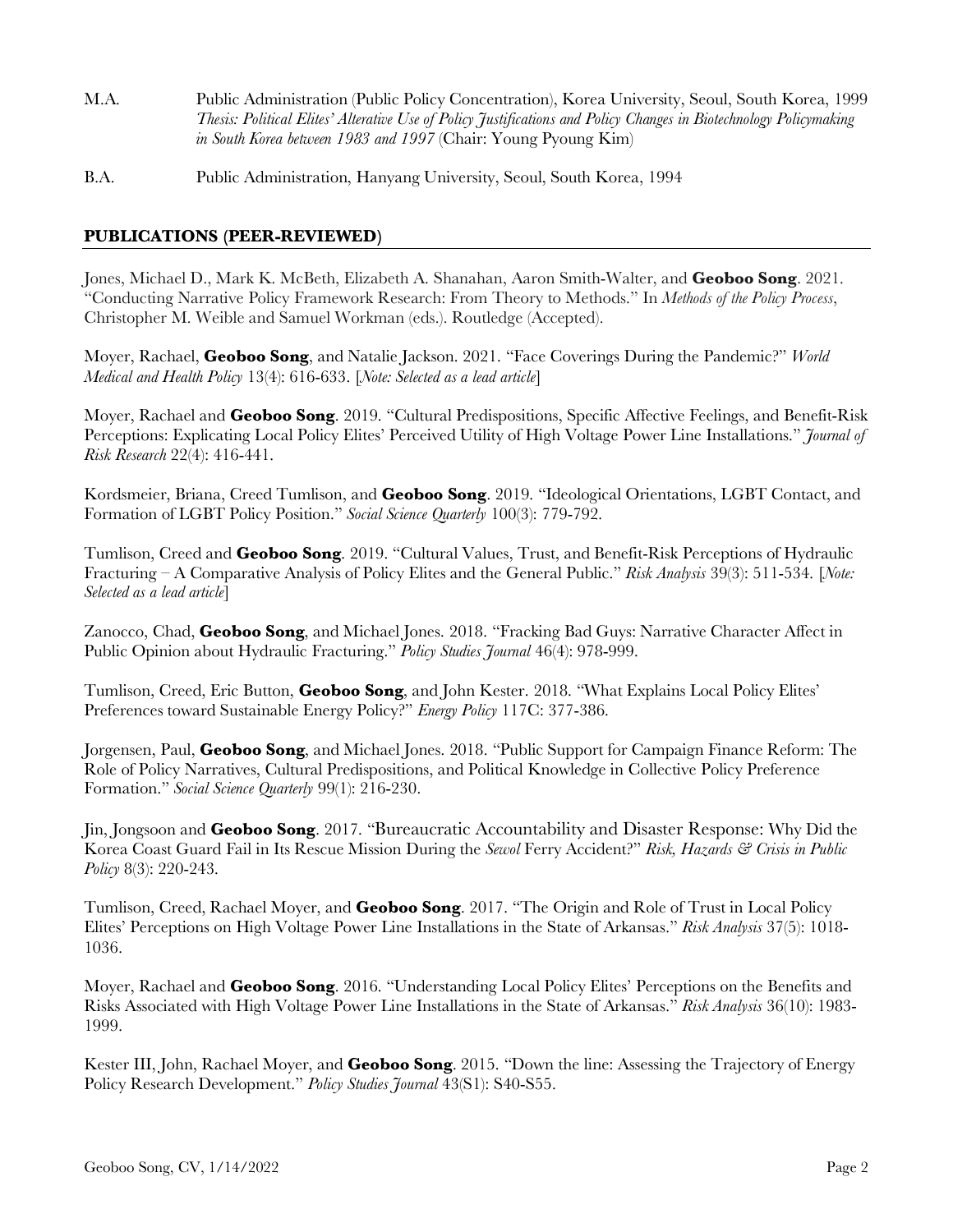**Song, Geoboo**, Carol Silva, and Hank Jenkins-Smith. 2014. "Cultural Worldview and Preference for Childhood Vaccination Policy." *Policy Studies Journal* 42(4): 528-554.

Jones, Michael and **Geoboo Song**. 2014. "Making Sense of Climate Change: How Story Frames Shape Cognition." *Political Psychology* 35(4): 447-476. [*Note: Selected as a lead article*]

**Song, Geoboo**. 2014. "Understanding Public Perceptions of Benefits and Risks of Childhood Vaccinations in the United States." *Risk Analysis* 34(3): 541-555. [*Note: Selected as a media campaign article*]

Ripberger, Joe, **Geoboo Song**, Matthew Nowlin, Michael Jones, and Hank Jenkins-Smith. 2012. "Reconsidering the Relationship between Cultural Theory, Political Ideology, and Political Knowledge." *Social Science Quarterly* 93(3): 713-731.

# **WORKS IN PROGRESS**

Huett, Briana, **Geoboo Song**, Valerie Hunt, Brinck Kerr, and Janine Parry. 2020. "Shaping Arkansas' Attitudes toward LGBT Policies: The Role of Party Identification, Religious Identity, and LGBT Contact Experience." (Revise and Resubmit)

Moyer, Rachael, and **Geoboo Song**. 2020. "Probing Narrative Cognition Theory: A Semantic Analysis of Multilevel Hydraulic Fracturing Policy Narratives in Arkansas." (Revise and Resubmit)

# **OTHER PUBLICATIONS**

Jones, Michael, Melissa Merry, **Geoboo Song**, Gwen Arnold, and Aaron Smith-Walter. 2021. "Editorial Introduction: Policy Entrepreneurs, Science and Learning, Collaboration, and More." *Policy Studies Journal* 49(4): 940-942.

Jones, Michael, Gwen Arnold, Melissa Merry, **Geoboo Song**, Aaron Smith-Walter, Rachael Moyer, Creed Tumlison, and Ben Galloway. 2021. "Editorial Introduction: Dealing with Changes One Way or Another." *Policy Studies Journal* 49(3): 670-674.

Jones, Michael, **Geoboo Song**, Gwen Arnold, Aaron Smith-Walter, Briana Huett, Rachael Moyer, Ben Galloway, Manjusha Surampalli, and Creed Tumlison. 2021. "Editorial Introduction: Exploring Policy Diffusion, Collaborative Governance, and Policy Conflict." *Policy Studies Journal* 49(2): 330-334.

Jones, Michael, **Geoboo Song**, Gwen Arnold, Aaron Smith‐Walter, Briana Huett, Rachael Moyer, Creed Tumlison, Ben Galloway, and Manjusha Surampalli. 2021. "Editorial Introduction: Reaching Policy Change: Theoretical and Practical Advances in Policy Learning Research." *Policy Studies Journal* 49(1): 6-12.

Jones, Michael, **Geoboo Song**, Gwen Arnold, Aaron Smith‐Walter, Manjusha Surampalli, Creed Tumlison, Rachael Moyer, Briana Huett, and Ben Galloway. 2020. "Editorial Introduction: Advances in Theory and Practice of Policy Research from National to Local Level." *Policy Studies Journal* 48(4): 866-872.

Jones, Michael, **Geoboo Song**, Aaron Smith‐Walter, Creed Tumlison, Rachael Moyer, Briana Huett, Manjusha Surampalli, and Ben Galloway. 2020. "Editorial Introduction: Examining Policy Change and Governance Here and Elsewhere." *Policy Studies Journal* 48(3): 580-586.

Jones, Michael, **Geoboo Song**, Aaron Smith‐Walter, Rachael M. Moyer, Briana Huett, Manjusha Surampalli, Ben Galloway, Creed Tumlison, Markus Hinterleitner, John Lovett, Lisa Frazier, Brenda Bushouse, Derek Epp, Patrick Flavin, Jonathan Pierce, Christopher Weible, Scott Kalafatis, Andrea Lawlor, Elizabeth Shanahan,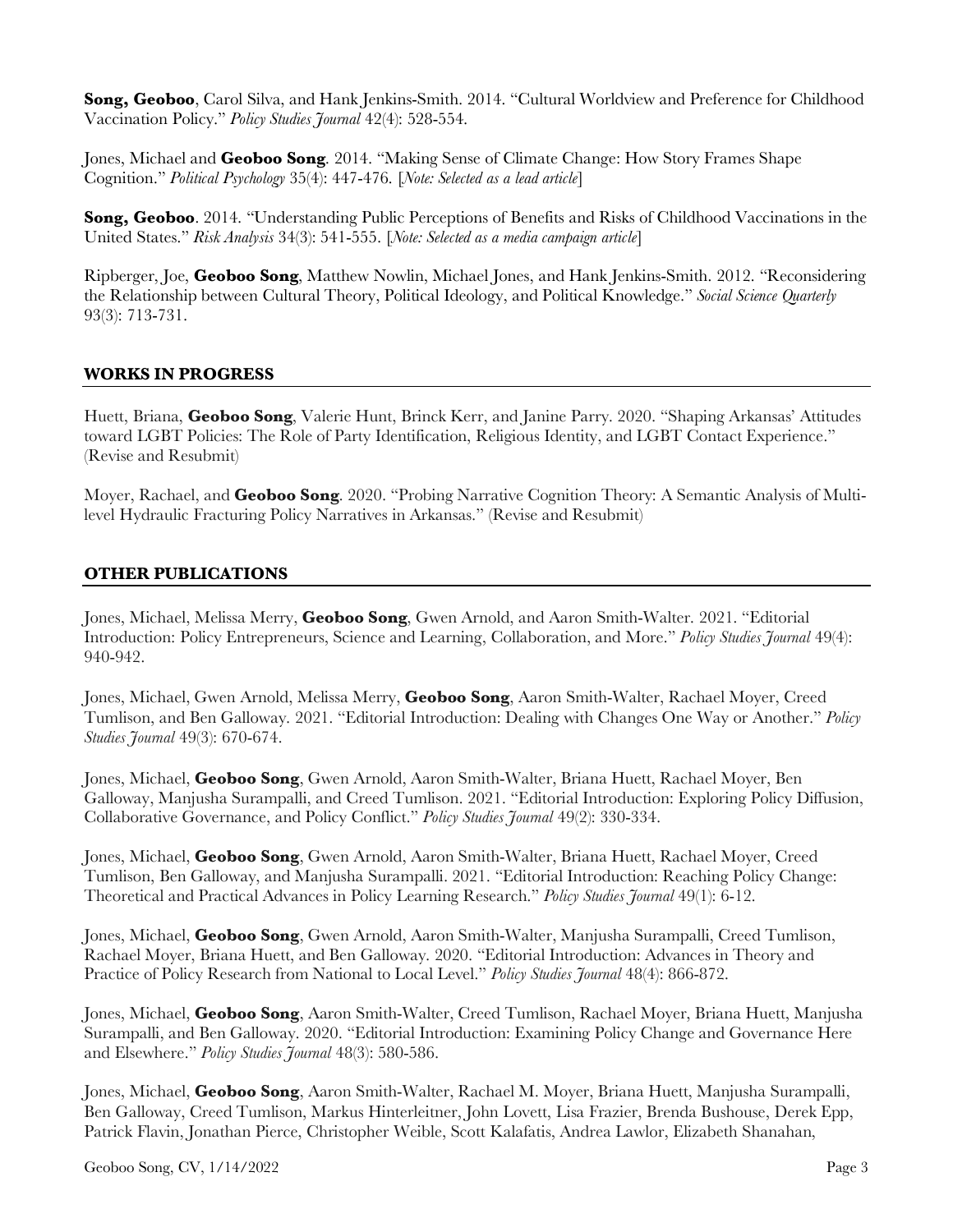Elizabeth Albright, Sarah Anderson, Xavier Fernánez-i-Marín, Wei Li, Cherie Maestas, and Manuel Teodoro. 2020. "Advice and Consent in the Era of Global Pandemic: An Introduction to the PSJ Virtual Special Issue in Response to COVID-19 Crisis." *Policy Studies Journal Virtual Special Issue on COVID-19 Crisis*.

Jones, Michael, **Geoboo Song**, Aaron Smith‐Walter, Briana Huett, Rachael Moyer, Manjusha Surampalli, and Creed Tumlison. 2020. "Editorial Introduction: Governance, Citizenry, and Methodological Advancement in Policy Research." *Policy Studies Journal* 48(2): 264-270.

Jones, Michael, **Geoboo Song**, Aaron Smith‐Walter, Rachael Moyer, Creed Tumlison, Briana Huett, and Ben Galloway. 2020. "Editorial Introduction: Discussing Policy Theories, Policy Formation, and Analytical Methods." *Policy Studies Journal* 48(1): 6-10.

Jones, Michael, **Geoboo Song**, Aaron Smith‐Walter, Creed Tumlison, Rachael Moyer, and Briana Kordsmeier. 2019. "Editorial Team Introduction." *Policy Studies Journal* 47(4): 848-853.

# **CONSULTED WORKS (SELECTED)**

**Geoboo Song**. 2020. *Vaccine-related Beliefs, Attitudes, Behaviors, and Communication Intervention Strategies.* White paper prepared for the FrameWorks Institute, Washington D.C.

Cothren, Jackson, Jyotishka Datta, **Geoboo Song**, Sean Young, Kristen Gibson, Malcolm Williams. 2020. *COVID-19 and Health Care System Preparedness in Northwest Arkansas.* An analysis prepared for the Arkansas Department of Health, the University of Arkansas for Medical Sciences, and the Arkansas Hospital Association.

Cothren, Jackson, Jyotishka Datta, **Geoboo Song**, Sean Young, Kristen Gibson, Malcolm Williams. 2020. *COVID-19 and Health Care System Preparedness in Arkansas.* An analysis prepared for the Arkansas Department of Health, the University of Arkansas for Medical Sciences, and the Arkansas Hospital Association.

Curtis, Cassady, Terri Davis-Beaupre, Mariah Green, and Mathew Webb. 2019. *Fayetteville Streetlights: A Public Policy Analysis.* Policy report prepared for City of Fayetteville Department of Sustainability and Resilience. [*Note: Participated as a faculty advisor*]

Kienzle, Madison, Sarah Ames, Mahdi Faizy, and Ashlyn Murphy. 2019. *Management Models of Shared Micro-Mobility*. Policy report prepared for City of Fayetteville Department of Sustainability and Resilience. [*Note: Participated as a faculty advisor*]

Heckes, Megan, Anna Knight, Gray Norton, and Jennifer Park. 2019. *Municipal Carbon Pricing: Funding to Address Climate Change*. Policy report prepared for City of Fayetteville Department of Sustainability and Resilience. [*Note: Participated as a faculty advisor*]

Blanchard, Jonathan, Lisa Darden, and Melissa Taylor. 2018. *Housing Trust Funds: A Policy Analysis*. Policy report prepared for City of Fayetteville Department of Sustainability and Resilience. [*Note: Participated as a faculty advisor*]

Hare-RedCorn, Electa, Elain Heflin, Autumn Lewis, and Austin Wilkins. 2018. *Workforce Development Support for Populations Facing employment Barriers*. Policy report prepared for City of Fayetteville Department of Economic Vitality. [*Note: Participated as a faculty advisor*]

Arnold, Ryland, Natalie Bird, Lauren Husband, and Adam Franky. 2018. *Short-term Rental Alternatives: Policy Solutions for Long-term Sucess*. Policy report prepared for City of Fayetteville Department of Sustainability and Resilience. [*Note: Participated as a faculty advisor*]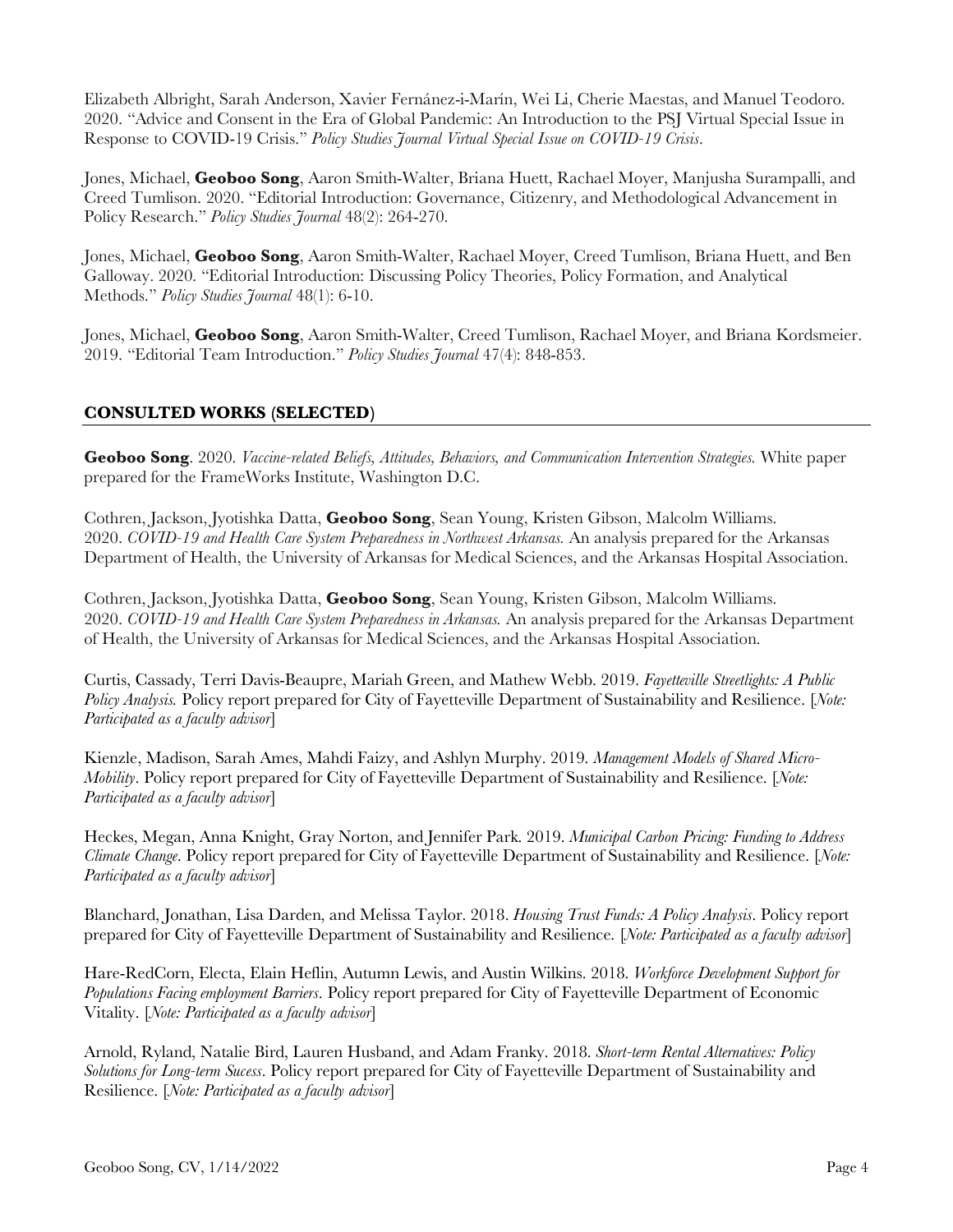**Song, Geoboo**, Rachael M. Moyer, Creed Tumlison, Briana Kordsmeier, Michael D. Jones, and Chad M. Zanocco. 2017. *2017 Arkansas Energy Policy Survey: Frequency Distributions & Descriptive Statistics*. University of Arkansas, Fayetteville, AR.

Jones, Michael D., Chad M. Zanocco, **Geoboo Song**, Rachael M. Moyer, Creed Tumlison, Briana Kordsmeier. 2017. *2017 Oregon Energy Policy Survey: Frequency Distributions & Descriptive Statistics*. Oregon State University, Corvallis, OR.

Adkins, Meredith, Eric Button, and Blake Sandridge. 2017. *Policy Alternatives for On-Street Bicycle Infrastructure in the City of Fayetteville*. Policy report prepared for City of Fayetteville Department of Sustainability and Strategic Planning. [*Note: Participated as a faculty advisor*]

Kordsmeier, Briana and Rick Barry. 2017. *City of Fayetteville Residential Food Waste Compost Program: Assessing Policy Options*. Policy report prepared for City of Fayetteville Department of Sustainability and Strategic Planning. [*Note: Participated as a faculty advisor*]

Aguilar, Ariana and Nick Weisenfels. 2017. *Incentives to Increase Commuter Mode Share: A Policy Analysis Conducted for the City of Fayetteville, Arkansas*. Policy report prepared for City of Fayetteville Department of Sustainability and Strategic Planning. [*Note: Participated as a faculty advisor*]

Jin, Jongsoon, Seungjoo Han, Jeong-Whan Lee, Yong-Whoi Noh, Shin-ill Moon. 2017. *Improving the System and Infrastructure for Community-Centered Services*. The Korea Institute of Public Administration, Seoul, South Korea; National Research Council for Economics, Humanities and Social Sciences, Sejong, South Korea. [*Note: Participated as a policy advisor*]

Kim, Dokoan. 2016. *How to Comprehensively Support Regional Start-up Firms*. Busan Development Institute, Busan, South Korea. [*Note: Participated as a policy advisor*]

**Song, Geoboo**, Rachael M. Moyer, Creed Tumlison, Michael D. Jones, and Chad M. Zanocco. 2016. *2015 Arkansas Energy Policy Survey: Frequency Distributions & Descriptive Statistics*. University of Arkansas, Fayetteville, AR. Jones, Michael D., Chad M. Zanocco, **Geoboo Song**, Rachael M. Moyer, and Creed Tumlison. 2016. *2015 Oregon Energy Policy Survey: Frequency Distributions & Descriptive Statistics*. Oregon State University, Corvallis, OR.

Hill, Bryan, Blerim Murtezi, Edona Peci, R. Mason White, Bradley Wilson. 2015. *The Funding, Acquisition, and Maintenance of Public Art in the City of Fayetteville, AR*. Policy report prepared for City Of Fayetteville Department of Sustainability and Strategic Planning. [*Note: Participated as a faculty advisor*]

Craig, Chris, Tara Schumutzler, Adonis Bwashi, Michael Hamilton. 2015. *Clean Energy Policy*. Policy report prepared for City Of Fayetteville Department of Sustainability and Strategic Planning. [*Note: Participated as a faculty advisor*]

Hunter, Ethan, Mark Nabors, Jackie Gorham, and Reza Syah. 2015. *CDBG Communication and Feedback*. Policy report prepared for City of Fayetteville Community Resources Division [*Note: Participated as a faculty advisor*] Atwood, Morgan, Whitley Hall, and Mallory Weaver. 2015. *Sustaining Ranger's Pantry Pet Food Bank Program*. Policy report prepared for the City of Fayetteville Community Resources Division [*Note: Participated as a faculty advisor*]

Allison, Claire, Cami English, Lira Rajenarison, and Creed Tumlison. 2015. *Analysis of Invasive Plant Management Policies for the City of Fayetteville*. Policy report prepared for City of Fayetteville Department of Sustainability and Strategic Planning. [*Note: Participated as a faculty advisor*]

Moyer, Rachael and Creed Tumlison. 2015. *Arkansas Housing Preference Study: Spatial Amenities Analysis*. Statistical consulting report prepared for University of Arkansas Fay Jones School of Architecture. [*Note: Participated as a faculty advisor*]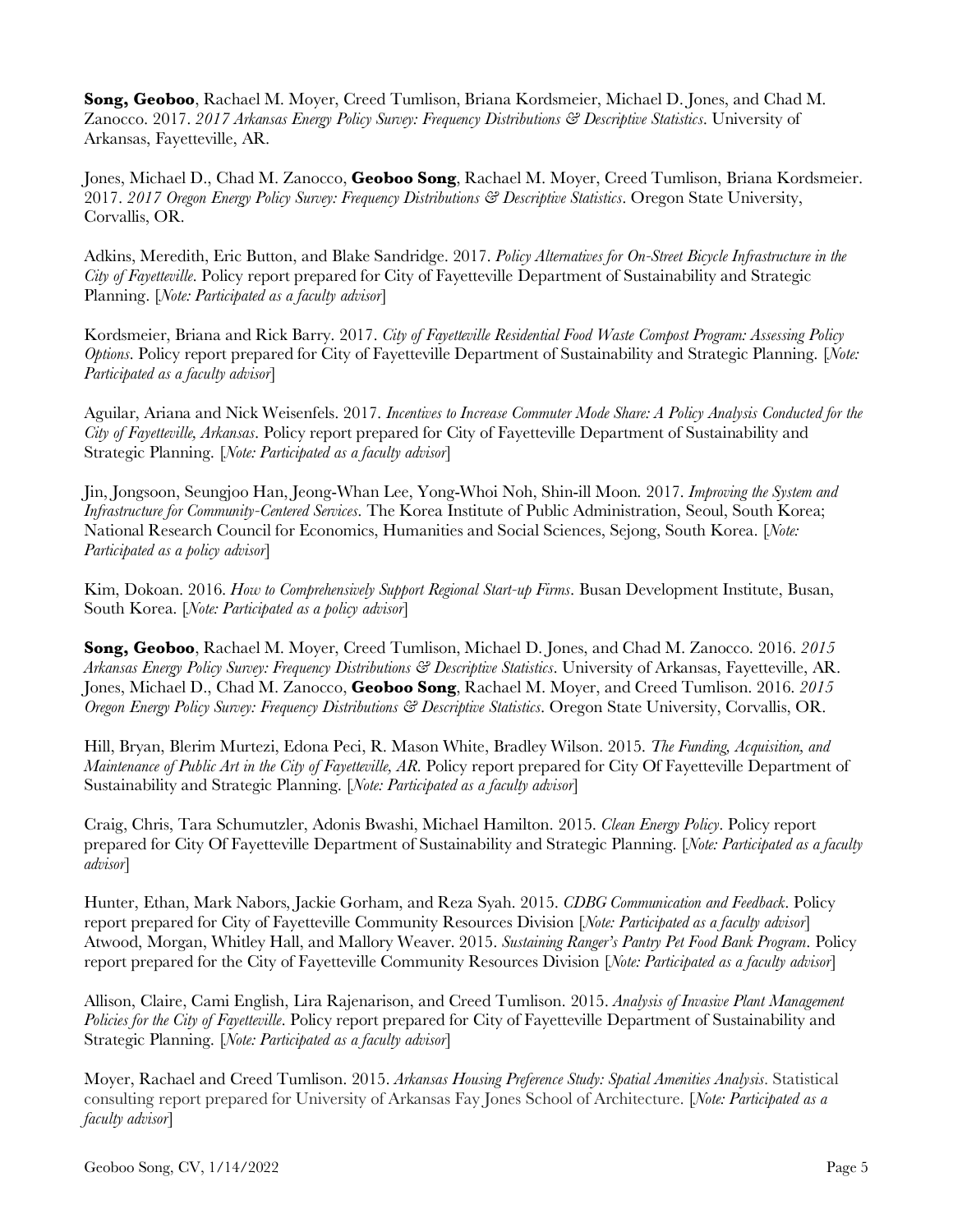Moyer, Rachael, Travis Adams, and Tyler Garrett. 2015. *Analyzing Policies for Alternate Transportation through Bike-Share for the City of Fayetteville*. Policy report prepared for City of Fayetteville Department of Sustainability and Strategic Planning. [*Note: Participated as a faculty advisor*]

Moyer, Rachael, Creed Tumlison, and **Geoboo Song**. 2015. *Spatial Amenities Preference Survey*. Statistical consulting report prepared for University of Arkansas Fay Jones School of Architecture and Northwest Arkansas Council.

**Song, Geoboo**. 2014. *Strategies for Utilizing Emerging Technologies for Global Climate Change Adaptation: Lessons from the U.S. Case*. Policy report prepared for Green Technology Center-Korea, Ministry of Science, ICT and Future Planning, South Korea.

Kester III, John, Rachael Moyer, and **Geoboo Song**. 2014. *2014 Arkansas Energy Policy Survey (Phase II): Assessing Local Policy Elites' Opinions On Arkansas Energy Policy Issues*. University of Arkansas, Fayetteville, AR.

Kester III, John, Rachael Moyer, and **Geoboo Song**. 2014. *2014 Arkansas Energy Policy Survey (Phase II): Frequency Distributions & Descriptive Statistics*. University of Arkansas, Fayetteville, AR.

**Song, Geoboo**, John Kester III, and Rachael Moyer. 2014. *2014 Arkansas Energy Policy Survey (Phase I): Assessing Local Policy Elites' Opinions On Arkansas Energy Policy Issues*. University of Arkansas, Fayetteville, AR.

**Song, Geoboo**, John Kester III, and Rachael Moyer. 2014. *2014 Arkansas Energy Policy Survey (Phase I): Frequency Distributions & Descriptive Statistics*. University of Arkansas, Fayetteville, AR.

McBride, Sarah and Sarah Peace. 2013. *Monetary Value Assessment of Fayetteville Fire Department Services*. Policy report prepared for The City of Fayetteville Fire Department. [*Note: Participated as a faculty advisor*]

Cheramie, Lance, Theresa Erhlich, Victoria Hui, Meritt Royal. 2013. *Parking Policies Around the University of Arkansas Campus*. Policy analysis conducted for City of Fayetteville Department of Sustainability and Strategic Planning. [*Note: Participated as a faculty advisor*]Jenkins-Smith, Hank, Carol Silva, Rob Rechard, Kuhika Gupta, Matthew Nowlin, Joe Ripberger, Savannah Collins, Mark James, **Geoboo Song**, and Sarah Trousett. 2011. *Perspectives on Nuclear Waste Management: Fuel Cycle Research & Development*. Report prepared for US Department of Energy Used Fuel Disposition Campaign.

Kuhika Gupta, Mark James, Matthew C. Nowlin, Joseph Ripberger, **Geoboo Song**, Sarah Trousset, Carol Silva, and Hank Jenkins-Smith. 2011. *Workshop on Strengthening National Competencies in the Area of Stakeholder Dialogue for Radioactive Waste Disposal: After Action Report*. University of Oklahoma Center for Risk and Crisis Management.

Kuhika Gupta, Mark James, Matthew C. Nowlin, Joseph Ripberger, **Geoboo Song**, Sarah Trousset, Carol Silva, and Hank Jenkins-Smith. 2011. *The Evolution of Radioactive Waste Management Policy: A Policy Process Primer*. Sandia National Laboratory.

Jenkins-Smith, Hank, Carol Silva, and **Geoboo Song**. 2010. *Health Policy Survey 2010: A National Survey on Public Perceptions of Vaccination Risks and Policy Preferences*. Center for Risk and Crisis Management, University of Oklahoma, Norman, OK.

James, Thomas and **Geoboo Song**. 2006. *Juvenile Crime and Youth Gangs: Identifying At-Risk Neighborhoods for Program Intervention*. Policy report prepared for Oklahoma Office of Juvenile Affairs.

Wilson, Graham and **Geoboo Song**. 2003. *Importing Cooperation in Environmental Policy*. Policy report prepared for Wisconsin Department of Natural Resources.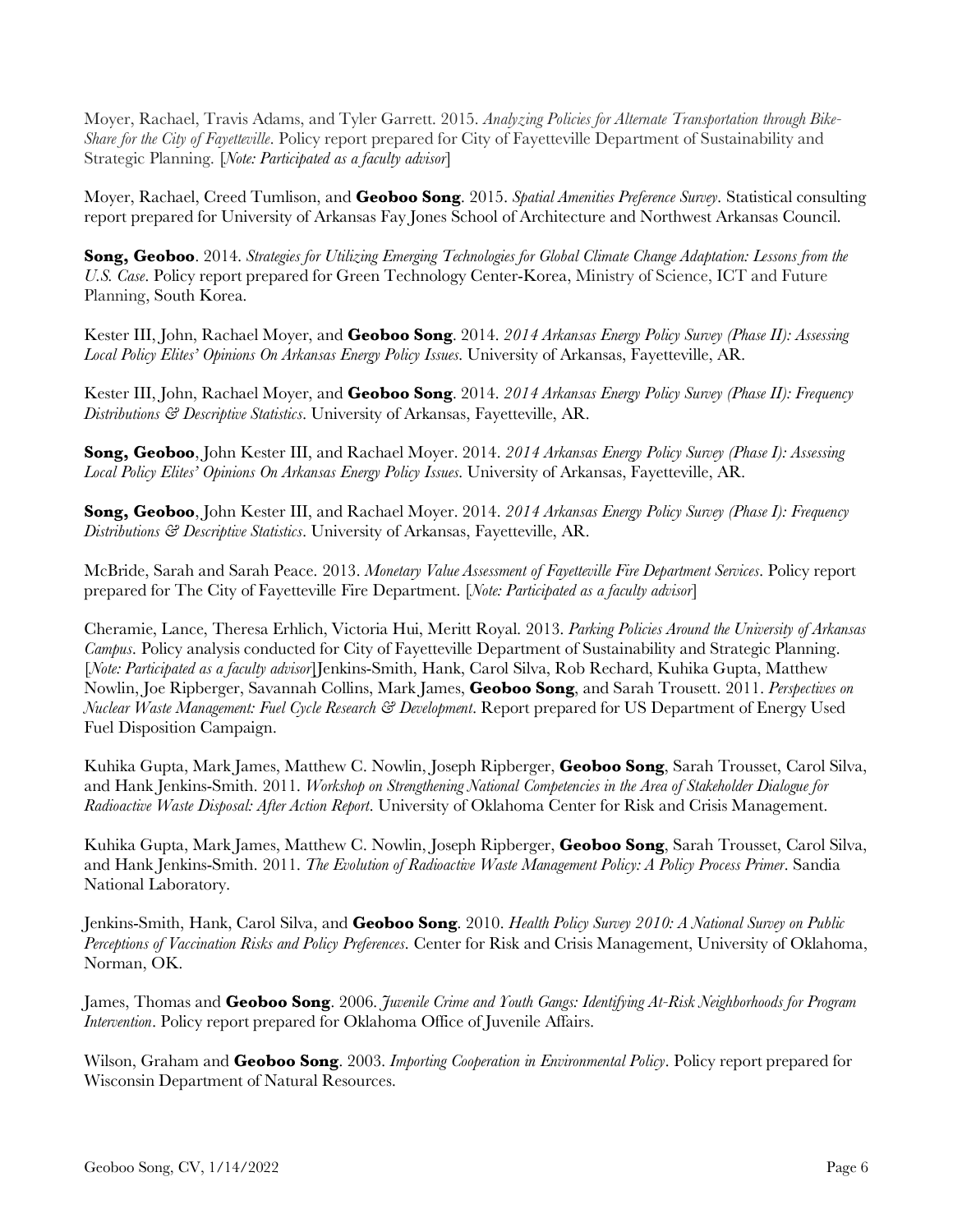# **CONFERENCE PARTICIPATION (SELECTED)**

Lee, Danbee, **Geoboo Song**, Jongsoon Jin. "Political Ideology and Environmental Policy Preferences: The Mediating Effect of Organizational Reputation." Presented at the 2021 Korean Public Administration International Conference, Zoom, June 2021.

Choi, Donwe, Danbee Lee, **Geoboo Song**, Jongsoo Park, and Jongsoon Jin. "Do Egalitarians Make a Difference in Green Democracy? The Role of Egalitarian Predisposition in Examining the Link between Fine Dust Risk Perceptions and Support for Pollution Mitigation Policy." Presented at the at the 2021 Korean Public Administration International Conference, Zoom, June 2021.

Moyer, Rachael, **Geoboo Song**, and Natalie Jackson. "Face Coverings During the Pandemic?" Presented at the 79th annual meeting of the Midwest Political Science Association Conference (MPSA), Zoom, April 2021.

Moyer, Rachael, **Geoboo Song**, and Natalie Jackson. "Exploring Public Values and Behavioral Intentions During the COVID-19 Pandemic." Presented at the  $42<sup>nd</sup>$  annual meeting of the Association for Public Policy Analysis and Management (APPAM), Zoom, November 2020.

Galloway, Ben, Chad Zanocco, **Geoboo Song**, and Michael Jones. "On the Future of Fracking: Policy Narratives and Elite vs. Public Opinion on Hydraulic Fracturing." Presented at the 42nd annual meeting of the Association for Public Policy Analysis and Management (APPAM), Zoom, November 2020.

Wilkins, Austin, **Geoboo Song**, and Michael Jones. "Does Policy Narrative Matter?: The role of Cultural Bias, Political Sophistication, and Issue-Specific Knowledge in Semantic Understanding of Climate Change Narratives." Presented at the 77<sup>th</sup> annual meeting of the Midwest Political Science Association Conference (MPSA), Chicago, Illinois, April 2019.

Wilkins, Austin and **Geoboo Song**. "Does Evidence Matter in Climate Change Risk Perceptions?" Presented at the 77th annual meeting of the Midwest Political Science Association Conference (MPSA), Chicago, Illinois, April 2019.

Tumlison, Creed and **Geoboo Song**. "What Determines the Self-Assessed Knowledge of Policy Elites? The Role of Affective Evaluations and Cultural Value Predispositions." Presented at the 77th annual meeting of the Midwest Political Science Association Conference (MPSA), Chicago, Illinois, April 2019.

Moyer, Rachael, **Geoboo Song**, and Michael Jones. "Probing Narrative Cognition: How Policy Elites and the General Public Internalize Competing Policy Narratives on Hydraulic Fracturing." Presented at the 77th annual meeting of the Midwest Political Science Association Conference (MPSA), Chicago, Illinois, April 2019.

Tumlison, Creed, Rachael Moyer, **Geoboo Song**, and Michael Jones. "How to Understand Fracking Policymaking: Images, Narratives, and Policy Elites' Perceptions on Hydraulic Fracturing." Presented at the 40<sup>th</sup> annual meeting of the Association for Public Policy Analysis and Management (APPAM). Washington D.C., November 2018.

Moyer, Rachael, **Geoboo Song**, and Michael Jones. "What Influences Policy Elites' Cognition of Policy Narratives?" Presented at the 40<sup>th</sup> annual meeting of the Association for Public Policy Analysis and Management (APPAM). Washington D.C., November 2018.

Conner, Thaddieus and **Geoboo Song**. "What Contours One's Concern for the Environment?: A Comparative Analysis of the Belief Structure of Policy Elites vs. the General Public and Its Implications." Presented at the 76<sup>th</sup> annual meeting of the Midwest Political Science Association Conference (MPSA), Chicago, Illinois, April 2018.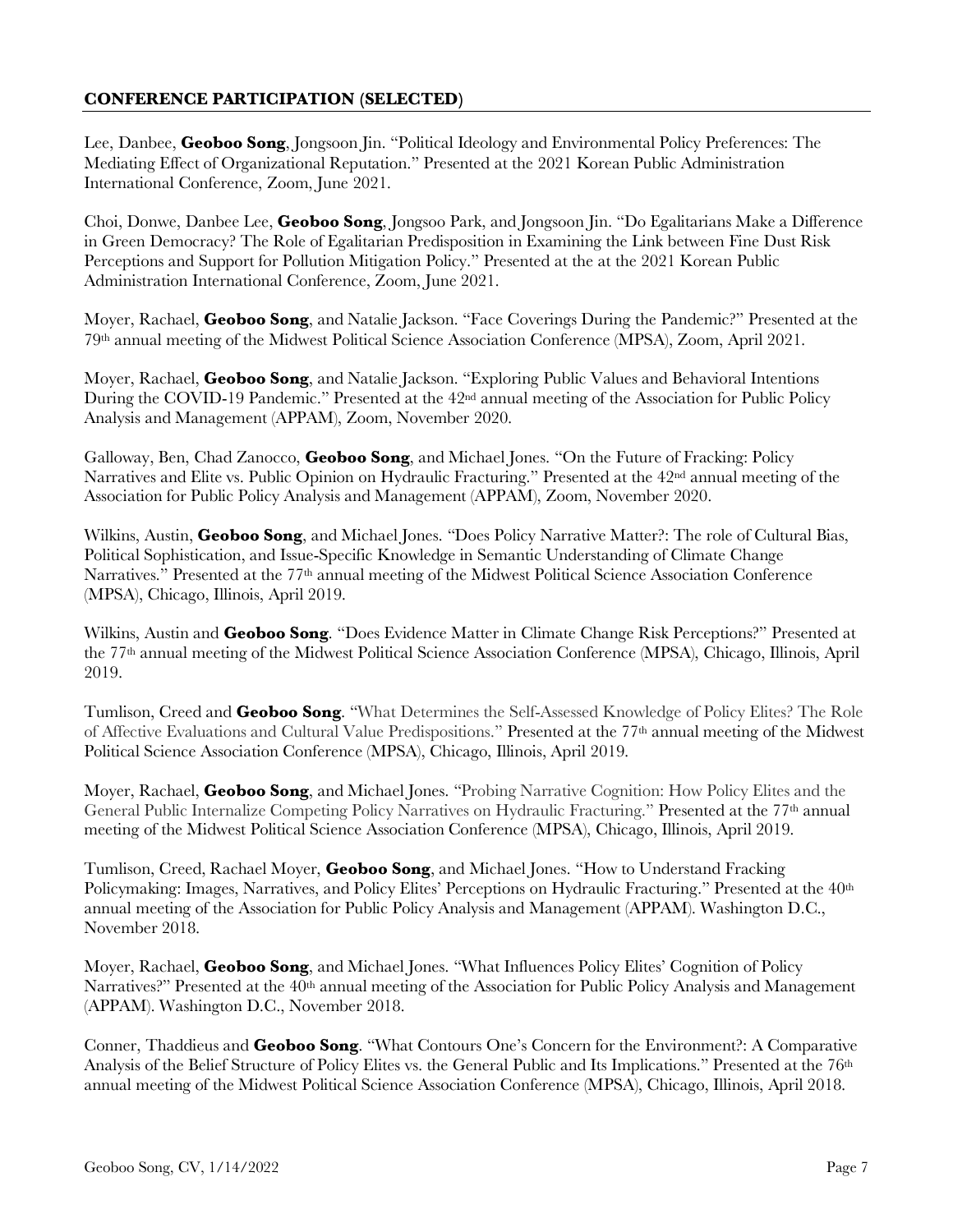Moyer, Rachael, **Geoboo Song**, Briana Kordsmeier, and Michael Jones. "What Influences Policy Elites' Cognition of Policy Narratives?" Presented at the 76th annual meeting of the Midwest Political Science Association Conference (MPSA), Chicago, Illinois, April 2018.

Tumlison, Creed., **Geoboo Song**, and Michael Jones. "Policy Narratives, Knowledge (In)Congruence, and Preference toward Regulatory Policies on Hydraulic Fracturing." Presented at the 76<sup>th</sup> annual meeting of the Midwest Political Science Association (MPSA). Chicago, April 2018.

Tumlison, Creed and **Geoboo Song**. "The Effects of Knowledge Hubris and Humility on Vaccine Risk Perceptions and Vaccination Policy Preferences." Presented at the 39<sup>th</sup> annual meeting of the Association for Public Policy Analysis and Management (APPAM). Chicago, November 2017.

Tumlison, Creed, Eric Button, and **Geoboo Song**. "What Explains Local Policy Elites' Preferences Toward Sustainable Energy Policy?" Presented at the 39<sup>th</sup> annual meeting of the Association for Public Policy Analysis and Management (APPAM). Chicago, November 2017.

Zanocco, Chad, **Geoboo Song**, and Michael Jones. "Fracking Bad Guys: Narrative Character Affect in Public Opinion about Hydraulic Fracturing." Presented at the 39<sup>th</sup> annual meeting of the Association for Public Policy Analysis and Management (APPAM). Chicago, November 2017.

Kordsemier, Briana and **Geoboo Song**. "Politics of Cultural Identity: Its Origins and Consequences." Presented at the 75rd annual meeting of the Midwest Political Science Association (MPSA). Chicago, April 2017.

Tumlison, Creed and **Geoboo Song**. "The Origin and Role of Trust in Fracking Benefit/Risk Perceptions: A Comparative Analysis of Policy Elites and the General Public and Implications for Regulatory Governance." Presented at the 75rd annual meeting of the Midwest Political Science Association (MPSA). Chicago, April 2017.

Moyer, Rachael and **Geoboo Song**. "Value Predispositions, Affect-Driven Semantic Expressions, and Benefit-Risk Perceptions of Hydraulic Fracturing Practices." Presented at the 75rd annual meeting of the Midwest Political Science Association (MPSA). Chicago, April 2017.

Zanocco, Chad, **Geoboo Song**, and Michael Jones. "Fracking Bad Guys: Narrative Character Affect in Public Opinion about Hydraulic Fracturing." Presented at the 75rd annual meeting of the Midwest Political Science Association (MPSA). Chicago, April 2017.

Moyer, Rachael and **Geoboo Song**. "Value Predispositions, Affect-Driven Semantic Expressions, and Benefit-Risk Perceptions of Hydraulic Fracturing Practices." Presented at the 38th annual meeting of the Association for Public Policy Analysis and Management (APPAM). Washington D.C., November 2016.

Kordsmeier, Briana, Creed Tumlison, and **Geoboo Song**. "Do Specific Policies Discriminate? Examining the Role of Ideology and LGBT Contact in LGBT Equality-Oriented Policy Support." Presented at the 38th annual meeting of the Association for Public Policy Analysis and Management (APPAM). Washington D.C., November 2016.

**Song, Geoboo** and Rachael Moyer. "Do Douglasian Cultural Orientations Readily Constitute A "Legitimately" Intrinsic Value Dimension Among Policy Elites and General Public?" Presented at the 74<sup>rd</sup> annual meeting of the Midwest Political Science Association (MPSA). Chicago, April 2016.

Tumlison, Creed and **Geoboo Song**. "Knowledge Hubris and the Policy Process: A Comparison of the Origin of Inflated and Deflated Knowledge Perceptions between Policy Elites and the General Public and Their Effects on the Policy Process." Presented at the 74rd annual meeting of the Midwest Political Science Association (MPSA). Chicago, April 2016.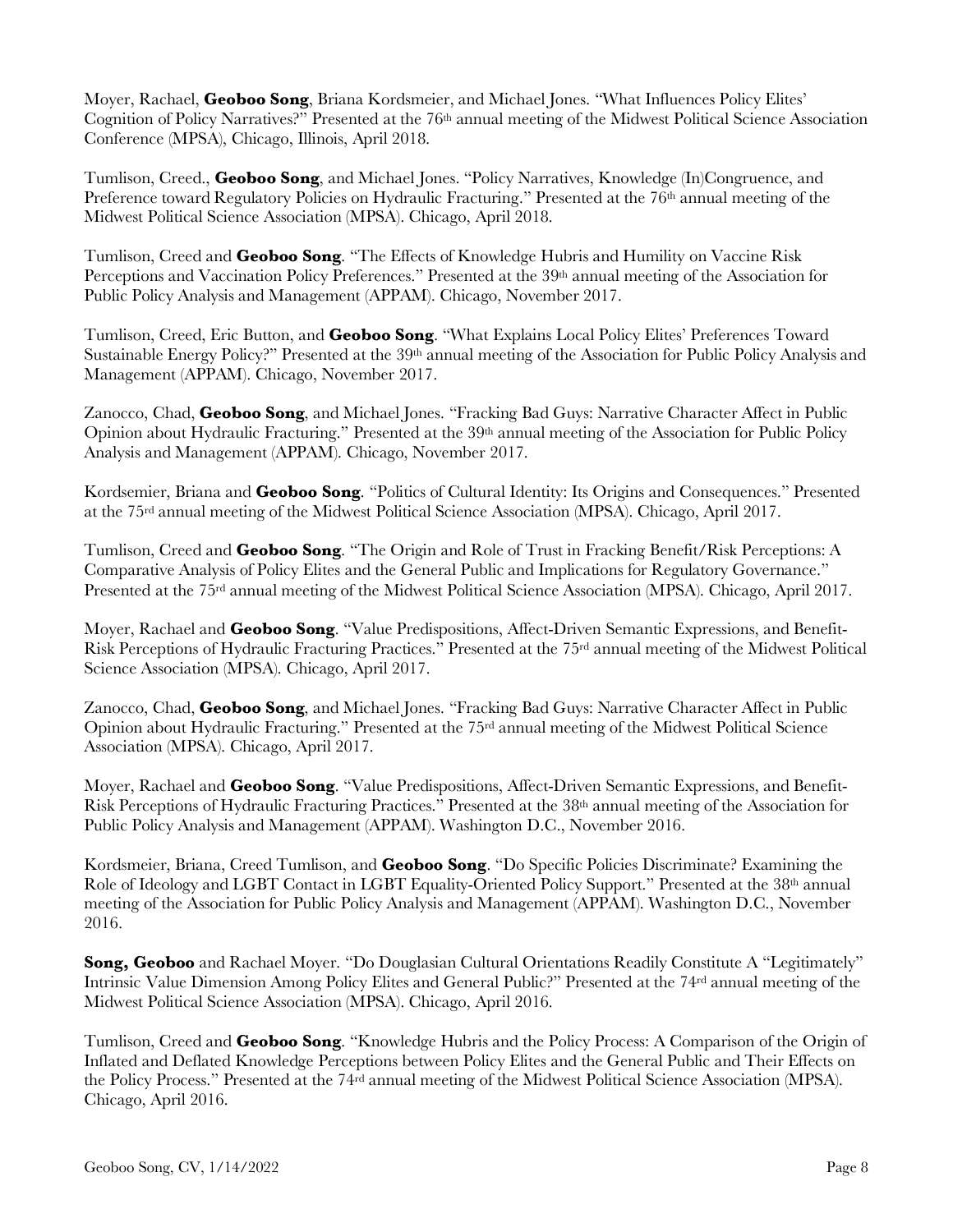Moyer, Rachael, Creed Tumlison, and **Geoboo Song**. "What Drives a Policy Maker's Perspective of Who Should Make Policy Positions?" Presented at the 74rd annual meeting of the Midwest Political Science Association (MPSA). Chicago, April 2016.

Tumlison, Creed, Rachael Moyer, and **Geoboo Song**. "What Determines the Self-Assessed Knowledge of Policy Elites? The Role of Affective Evaluation and Cultural Value Predispositions." Presented at the 37th annual meeting of the Association for Public Policy Analysis and Management (APPAM). Miami, FL, November 2015.

Moyer, Rachael, Creed Tumlison, and **Geoboo Song**. "What Drives a Policy Eilte's Perspective of Who Should Make Policy Decisions?" Presented at the 37<sup>th</sup> annual meeting of the Association for Public Policy Analysis and Management (APPAM). Miami, FL, November 2015.

Tumlison, Creed, Rachael Moyer, and **Geoboo Song**. "The Origin and Role of Trust in Local Policy Elites' Perceptions on High Voltage Power Line Installations in the State of Arkansas." Presented at the 37<sup>th</sup> annual meeting of the Association for Public Policy Analysis and Management (APPAM). Miami, FL, November 2015.

Moyer, Rachael and **Geoboo Song**. "Values, Emotions, and Benefit-Risk Assessment: Explicating Local Policy Elites' Perceived Utility of the High Voltage Power Line Installations Proposed in the State of Arkansas." Presented at the 37<sup>th</sup> annual meeting of the Association for Public Policy Analysis and Management (APPAM). Miami, FL, November 2015.

Tumlison, Creed, Rachael Moyer, and **Geoboo Song**. "The Origin and Role of Trust in Local Policy Elites' Perceptions on High Voltage Power Line Installations in the State of Arkansas." Presented at the 73rd annual meeting of the Midwest Political Science Association (MPSA). Chicago, IL, April 2015.

Moyer, Rachael and **Geoboo Song**. "Values, Emotions, and Benefit-Risk Assessment: Explicating Local Policy Elites' Perceived Utility of the High Voltage Power Line Installations Proposed in the State of Arkansas." Presented at the 73rd annual meeting of the Midwest Political Science Association (MPSA). Chicago, IL, April 2015.

Jorgensen, Paul, Michael Jones, and **Geoboo Song**. "Prospects for Campaign Finance Reform: The Role of Political Knowledge, Attitudes, and Narratives in Collective Policy Preference Formation." Presented at the 73rd annual meeting of the Midwest Political Science Association (MPSA). Chicago, IL, April 2015.

Rachael Moyer and **Geoboo Song**. "Understanding Local Policy Elites' Perceived Utility of the Installation of High Voltage Power Lines in the State of Arkansas." Presented at the 36<sup>th</sup> annual meeting of the Association for Public Policy Analysis and Management (APPAM). Albuquerque, NM, November 2014.

Petray, Elizabeth, Rachael Moyer, and **Geoboo Song**. "Understanding Public Risk Perceptions on Gay and Lesbian Parenting." Presented at the 36<sup>th</sup> annual meeting of the Association for Public Policy Analysis and Management (APPAM). Albuquerque, NM, November 2014.

Kester III, John and **Geoboo Song**. "Disentangling Local Policy Elites' Decision-making on Sustainable Energy Policies in the State of Arkansas." Presented at the 36<sup>th</sup> annual meeting of the Association for Public Policy Analysis and Management (APPAM). Albuquerque, NM, November 2014.

Keefe, Kacey, Connor Fuchs, and **Geoboo Song**. "Understanding Public Perceptions on the Utility of Robotic Surgical Procedures." Presented at the 36<sup>th</sup> annual meeting of the Association for Public Policy Analysis and Management (APPAM). Albuquerque, NM, November 2014.

Petray, Elizabeth, Rachael Moyer, Spencer Hall, Stephanie DeMora, and **Geoboo Song**. "Understanding Public Attitudes Towards Gay and Lesbian Parenting." Presented at the 72nd annual meeting of the Midwest Political Science Association (MPSA). Chicago, IL, April 2014.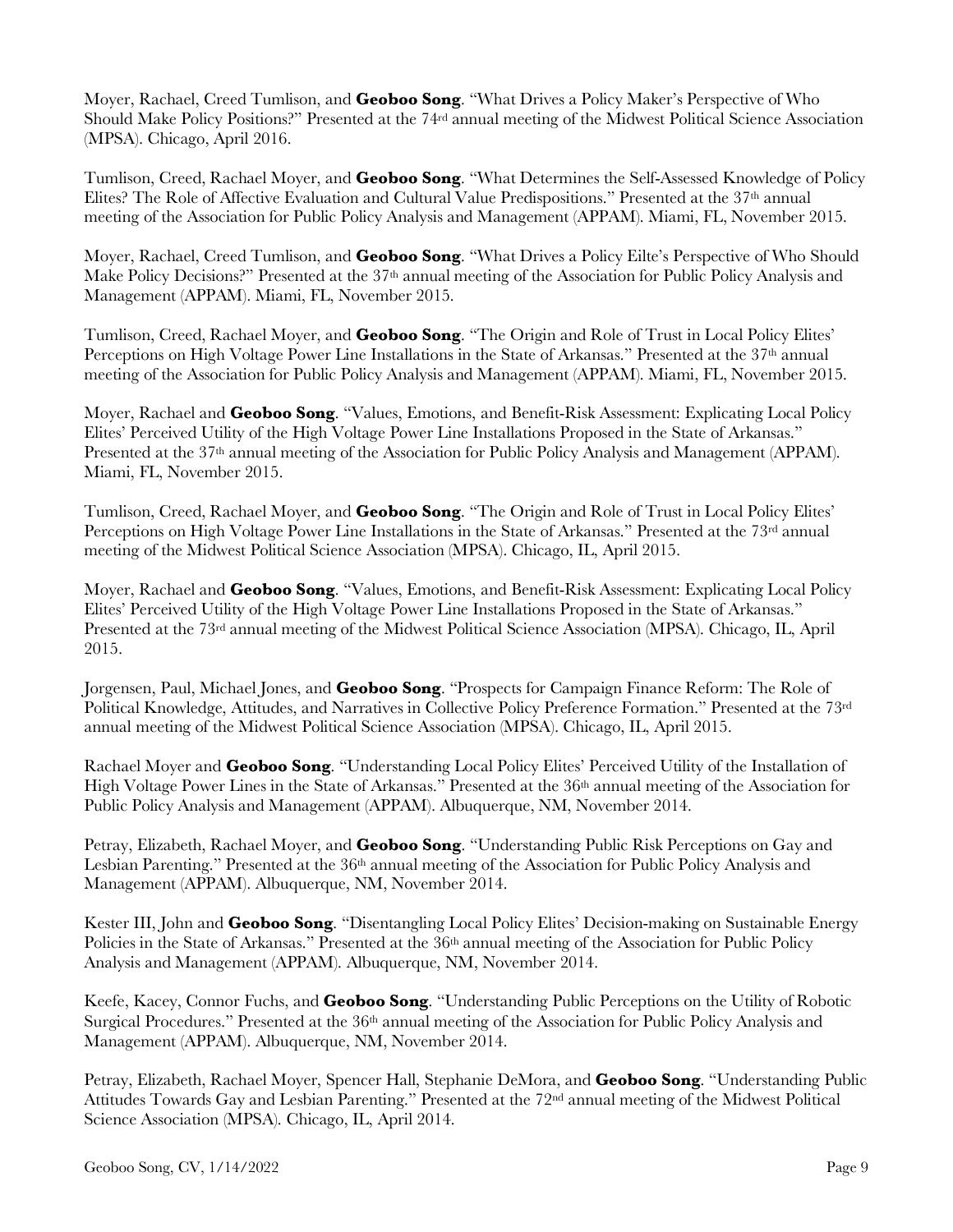Kester III, John and **Geoboo Song**. "Disentangling Local Policy Elites' Decision-making on Sustainable Energy Policies" Presented at the 72nd annual meeting of the Midwest Political Science Association (MPSA). Chicago, IL, April 2014.

Moyer, Rachael and **Geoboo Song**. "Understanding Local Policy Elites' Perceived Utility of the Installation of High Voltage Power Lines in Northwest Arkansas and South Missouri." Presented at the 72nd annual meeting of the Midwest Political Science Association (MPSA). Chicago, IL, April 2014.

Kester III, John and **Geoboo Song**. "Disentangling Local Policy Elites' Decision-making on Sustainable Energy Policies: An Arkansas Perspective" Presented at the 110<sup>th</sup> annual meeting of the American Political Science Association (APSA). Washington, D.C., August 2014.

Kester III, John and **Geoboo Song**. "Why Do Arkansas Local Policy Elites Decide To Adopt Energy Efficiency and Renewable Energy Policies?" Presented at the 85th annual meeting of the Southern Political Science Association (SPSA). New Orleans, LA, January 2014.

**Song, Geoboo** and Michael Jones. "Policy Narratives and Public Attitudes Toward Gay and Lesbian Parenting Policy." Presented at the 35<sup>th</sup> annual research conference of the Association for Public Policy Analysis and Management (APPAM). Washington, D.C., November 2013.

**Song, Geoboo**. "Does Context Matter In Explicating Parents' Behavioral Decisions On Childhood Vaccinations?" Presented at the 71<sup>th</sup> annual meeting of the Midwest Political Science Association (MPSA). Chicago, IL, April 2013.

**Song, Geoboo** and Yooil Bae. "Explaining Changes in the National Pension Scheme in South Korea from 1997-2009: An Advocacy Coalition Framework Approach." Presented at the 71th annual meeting of the Midwest Political Science Association (MPSA). Chicago, IL, April 2013.

**Song, Geoboo**. "Understanding Public Perceptions of Benefits and Risks of Childhood Vaccinations." Presented at the 70th annual meeting of the Midwest Political Science Association (MPSA). Chicago, IL, April 2012.

**Song, Geoboo**. "Understanding Parents' Behavioral Decisions on Childhood Vaccinations." Presented at the 70th annual meeting of the Midwest Political Science Association (MPSA). Chicago, IL, April 2012.

**Song, Geoboo**, Thaddieus Conner, Sondra Petty, and Melissa Bukovsky. "Understanding Environmentalism: The Impact of Cultural Worldview, Partisanship, and Religious Affiliation on Environmental Concern." Presented at the 70th annual meeting of the Midwest Political Science Association (MPSA). Chicago, IL, April 2012.

**Song, Geoboo**, Hank Jenkins-Smith, and Carol Silva. "Cultural Worldview, Autism, and Vaccination Policy Preferences." Presented at the 69<sup>th</sup> annual meeting of the Midwest Political Science Association (MPSA). Chicago, IL, April 2011.

Jones, Michael and **Geoboo Song**. "Making Sense of Climate Change: How Story Frames Help Cognitively Organize Relevant Concepts and Information for the Public." Presented at the  $69<sup>th</sup>$  annual meeting of the Midwest Political Science Association (MPSA). Chicago, IL, April 2011.

Ripberger, Joe, **Geoboo Song**, Matthew Nowlin, Michael Jones, and Hank Jenkins-Smith. "Cultural Theory and Cognitive Sophistication: When Does What You Know Influence How you Think?" Presented at the 69<sup>th</sup> annual meeting of the Midwest Political Science Association (MPSA). Chicago, IL, April 2011.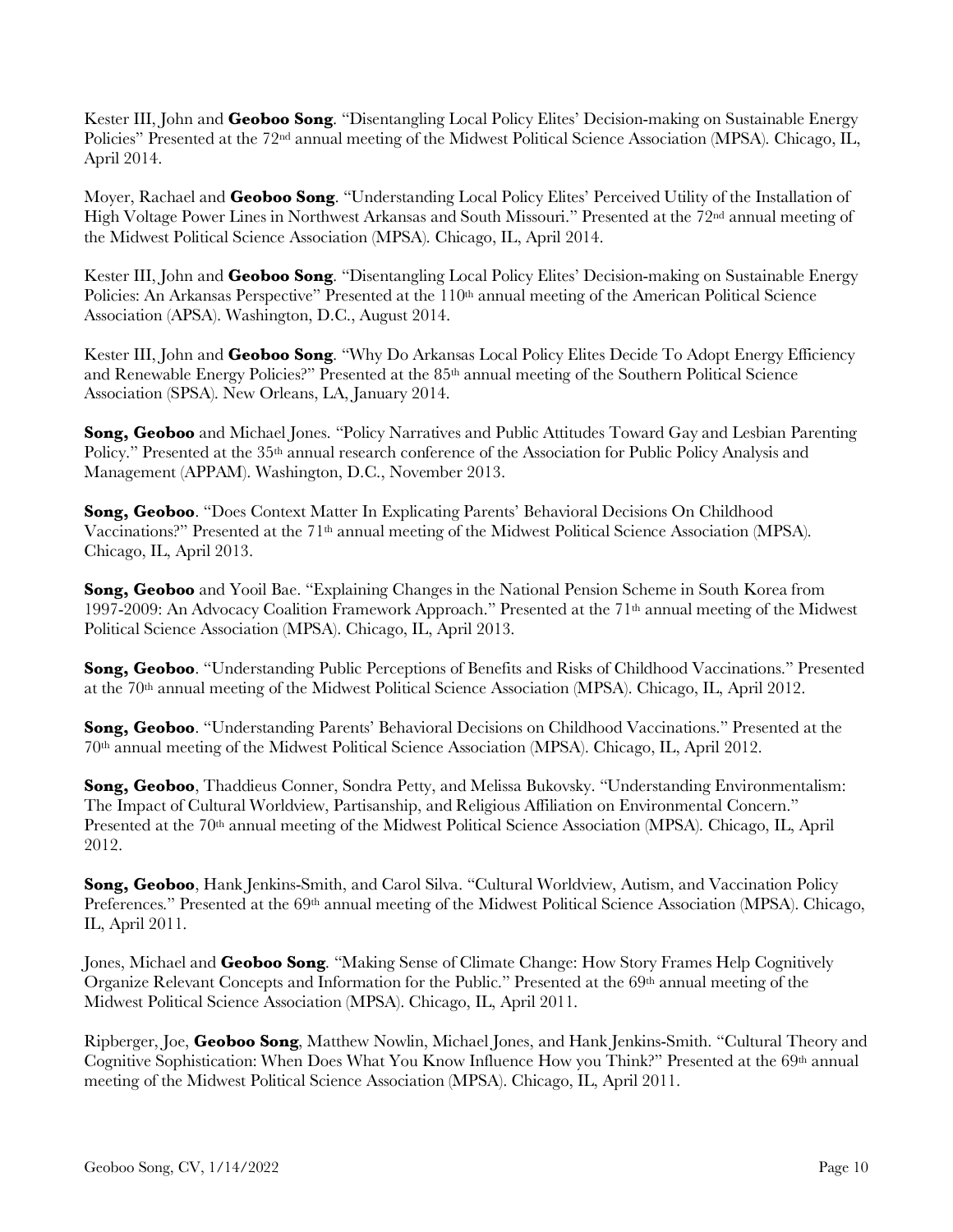**Song, Geoboo**, Thaddieus Conner, Sondra Petty, and Melissa Bukovsky. "Understanding Environmentalism: The Impacts of Culture, Political Ideology, and Religion on Environmental Concern." Presented at the 68<sup>th</sup> annual meeting of the Midwest Political Science Association (MPSA). Chicago, IL, April 2010.

**Song, Geoboo**. "Regulatory Policy on Genetically Modified Organisms in the United States." Presented at the 66th annual meeting of the Midwest Political Science Association (MPSA). Chicago, IL, April 2008.

**Song, Geoboo** and Aimee Franklin. "Does Policy Outcome Information Change Resource Allocation?" Presented at the 28<sup>th</sup> annual research conference of the Association for Public Policy Analysis and Management (APPAM). Madison, WI, November 2006.

**Song, Geoboo**. "The Determinants of Regional Biotechnology Innovation in the United States." Presented at the 26th annual research conference of the Association for Public Policy Analysis and Management (APPAM). Atlanta, GA, November 2004.

### **COURSES TAUGHT**

PUBP 6013 Theories of Public Policy (Fall 2022, Fall 2024; University of Arkansas-Fayetteville)

- PADM 5903 Risk and Public Policy (Spring 2013, Spring 2014, Spring 2015, Spring 2016, Spring 2017, Spring 2018, Spring 2019, Spring 2021; University of Arkansas-Fayetteville)
- PADM 5913 Policy Analysis: Theory and Practice (Fall 2013, Fall 2014, Fall 2015, Fall 2016, Fall 2017, Fall 2018, Fall 2019; University of Arkansas-Fayetteville)
- PLSC 5913 Research Methods in Political Science (Fall 2012, Fall 2013, Fall 2014, Fall 2015, Fall 2016, Fall 2017, Fall 2018, Fall 2019, Fall 2020, Fall 2021; University of Arkansas-Fayetteville)
- PLSC 5943 Advanced Research Methods in Political Science (Spring 2013, Spring 2014, Spring 2015, Spring 2016, Spring 2017, Spring 2018, Spring 2019, Spring 2021; University of Arkansas-Fayetteville)

#### **RELEVANT PROFESSIONAL EXPERIENCE**

| 2021 | Speaker (invited), The 10 <sup>th</sup> Sino-U.S. Conference on Public Administration, Beijing, China                                              |
|------|----------------------------------------------------------------------------------------------------------------------------------------------------|
| 2021 | Discussant (invited), The 2021 Global Public HR Conference, Seoul, South Korea                                                                     |
| 2021 | Speaker (invited), Korean-American Scientists & Engineers Association (KSEA) Arkansas<br>Chapter                                                   |
| 2020 | Speaker (invited), Pre-APPAM Roundtable: Publishing in Top Policy Journals, The Chinese<br>Policy Scholars Group (CPSG) at APPAM                   |
| 2020 | Research consultant, The FrameWorks Institute, Washington D.C.                                                                                     |
| 2020 | Organizer and Instructor, Big Data Analytics Workshop #7: Big Data, Social Science Research,<br>and R, University of Arkansas-Fayetteville         |
| 2019 | Organizer and Instructor, Big Data Analytics Workshop #6: Applied Machine Learning for the<br>Social Sciences, University of Arkansas-Fayetteville |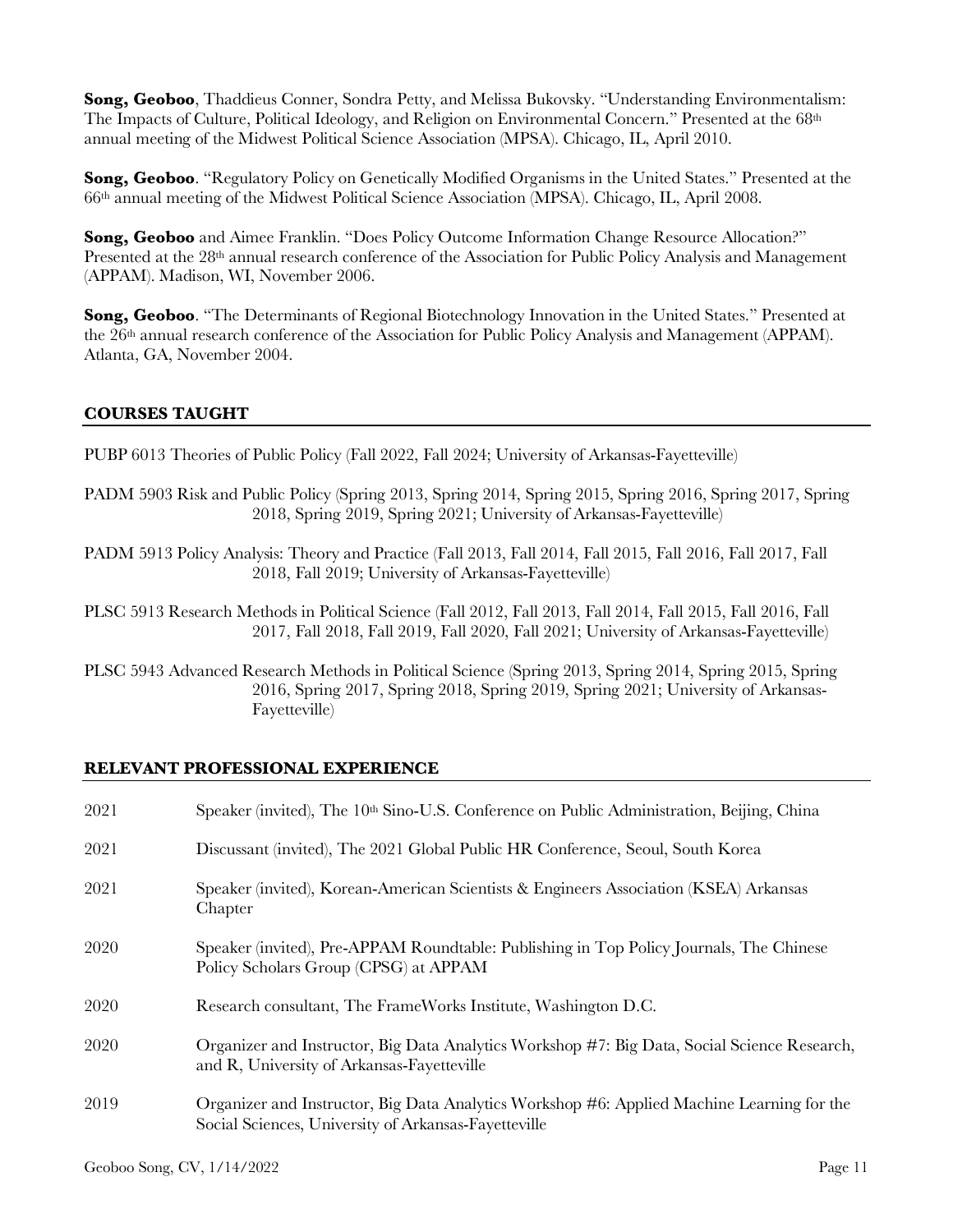| 2018          | Organizer and Instructor, Big Data Analytics Workshop #5: Big Data and Advanced Policy<br>Analytics, University of Arkansas-Fayetteville                                              |
|---------------|---------------------------------------------------------------------------------------------------------------------------------------------------------------------------------------|
| 2018          | Organizer and Instructor, Big Data Analytics Workshop #4: Big Data, Risk Analysis, and<br>Disaster Management, University of Arkansas-Fayetteville                                    |
| 2018          | Speaker (invited), Department of Public Administration, Hanyang University (한양대학교), Seoul,<br>South Korea                                                                             |
| 2018          | Organizer and Instructor, Big Data Analytics Workshop #3: Large Scale Text Analytics,<br>University of Arkansas-Fayetteville                                                          |
| 2018          | Speaker (invited), Arkansans' Views of LGBT Human Rights, Walmart Home Office,<br>Bentonville, AR                                                                                     |
| 2017          | Organizer and Instructor, Big Data Analytics Workshop #2: Applied Machine Learning in Social<br>Science Research, University of Arkansas-Fayetteville                                 |
| 2017          | Organizer and Instructor, Big Data Analytics Workshop #1: Big Data, Social Science Research,<br>and R, University of Arkansas-Fayetteville                                            |
| 2017          | Participant, Big Data Analytics Workshop: Machine Learning - Applications and Opportunities<br>in the Social Sciences, ICPSR, University of Michigan-Ann Arbor                        |
| 2016          | Speaker (invited), BK 21 PLUS Forum, Graduate School of Governance, Sungkyunkwan<br>University (성균관대학교), Seoul, South Korea                                                           |
| 2016          | Presenter (invited), Department of Public Administration, Ajou University (아주대학교), Suwon,<br>South Korea                                                                              |
| 2015          | Presenter (invited), Quality of Governance Colloquium, Department of Public Administration,<br>Korea University (고려대학교), Seoul, South Korea                                           |
| 2015          | Speaker (invited), Public Management and Policy Analysis Program, Graduate School of<br>International Relations, International University of Japan (国際大学), Niigata, Japan             |
| 2015          | Speaker (invited), Department of Public Administration, Myongji University (명지대학교), Seoul,<br>South Korea                                                                             |
| $2012 - 2013$ | Organizer and Instructor, R Workshop for Political Scientists, Department of Political Science,<br>University of Arkansas-Fayetteville                                                |
| $2010 - 2012$ | Graduate Research Fellow, Center for Risk and Crisis Management, University of Oklahoma-<br>Norman                                                                                    |
| 2010          | Facilitator, Workshop on Strengthening National Competencies in the Area of Stakeholder<br>Dialogue for Radioactive Waste Disposal, International Atomic Energy Agency, Las Vegas, NV |
| $2004 - 2006$ | Graduate Research Assistant, "Juvenile Crime and Youth Gangs: Identifying At-Risk<br>Neighborhoods for Program Intervention," Oklahoma Office of Juvenile Affairs                     |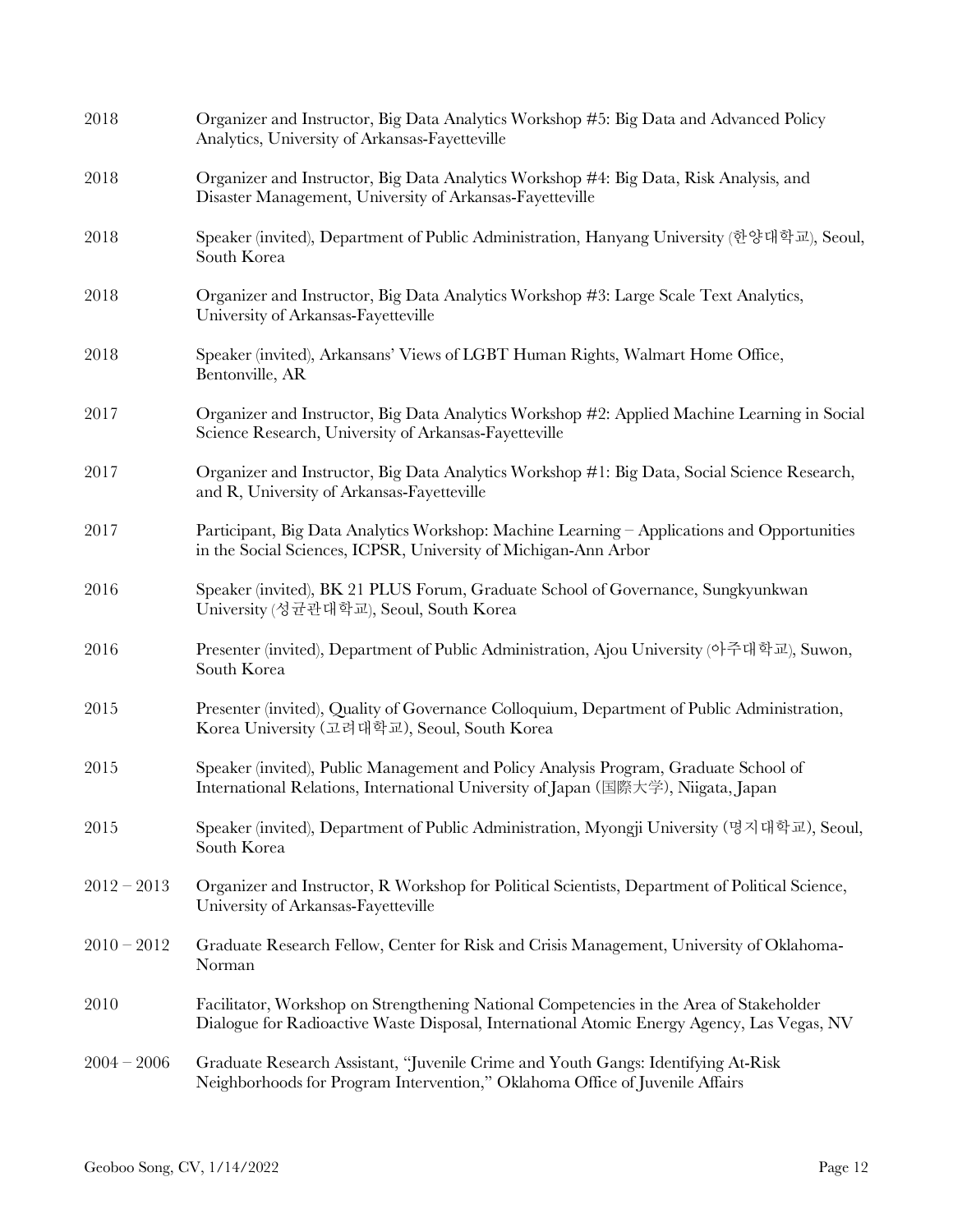2002 – 2003 Graduate Project Assistant, "Importing Cooperation in Environmental Policy," Wisconsin Department of Natural Resources

#### **PROFESSIONAL SERVICE**

- 2013 *Member, Dissertation/Thesis Committees for* Connor Fuchs (Honors College (Chair), 2014); Luis Villarraga Orjuela (Public Policy Ph.D., 2014); Rachael Moyer (Political Science M.A. (Chair), 2015); Robert Lee (Political Science B.A., 2015); Michael Flanigan (Public Policy Ph.D., 2015); John Kester III (Environmental Dynamics Ph.D. (Chair), 2015); Creed Tumlison (Political Science M.A. (Chair), 2016); Bradley Wilson (Geosciences M.S., 2016); Spencer Welch (Political Science B.A., 2017); Eric Button (Political Science M.A., 2017); Kamel Almutairi (Chemical Engineering Ph.D., 2018); Bradley Wilson (Geosciences Ph.D., 2019); Rachael Moyer (Public Policy Ph.D. (Chair), 2019); Grant West (Public Policy Ph.D., 2019); Chris Main (Political Science M.A., 2019); Creed Tumlison (Public Policy Ph.D.(Chair), 2020); Natalie Bird (Recreation and Sport Management Ph.D., 2020); Kyle Sullivan (Statistics and Analytics M.S., 2020); Warrington Sebree (Political Science M.A., 2021); Emma Kate Dillon (Honors College (Chair), 2021); Briana Huett (Public Policy Ph.D.(Chair), in progress); Teia Anderson (Honors College (Chair), in progress); Korab Vranovci (Environmental Dynamics Ph.D., in progress; Eric Button (Public Policy Ph.D., in progress); SeRena Hill (Public Policy Ph.D., in progress); Zoe Patrick (Honors College (Chair), in progress); Ramsey Ghaleb (Honors College (Chair), in progress), Nikki Kennedy (Statistics and Analytics M.S. (Chair), in progress); Ben Galloway (Public Policy Ph.D. (Chair), in progress); Roary Snider (Strategy, Entrepreneurship & Venture Innovation Ph.D., in progress), University of Arkansas-Fayetteville
- 2019 Associate Editor, *Policy Studies Journal* (PSJ)
- 2021– 2022 Chair (Conference Section Chair), American Political Science Association (APSA) Science, Technology, and Environmental Politics (STEP) Division
- 2020 Editorial Board Member, *Korean Public Administration Quarterly* (KPAQ, 한국행정논집)
- 2012 *Manuscript reviewer for* Policy Studies Journal (PSJ); Risk Analysis; Energy Policy; Political Behavior; Political Psychology; Political Research Quarterly (PRQ); Public Administration; Public Policy and Administration; Journal of Risk Research; Risk, Hazards & Crisis in Public Policy (RHCPP); International Journal of Environmental Research and Public Health; Journal of Contingencies and Crisis Management; Climate

*Research proposal reviewer for* National Science Foundation (NSF); National Oceanic and Atmospheric Administration (NOAA) Sea Grant Program; University of Arkansas Chancellor's Innovation and Collaboration Fund (2020)

*External reviewer for* a promotion and tenure case for Idaho State University

- 2021 Chair, Public Administration Faculty Search Committee, Department of Political Science, University of Arkansas
- 2021 Chair, Budget Committee, Department of Political Science, University of Arkansas
- 2021 Member, Online Course/Technology Committee, Department of Political Science, University of Arkansas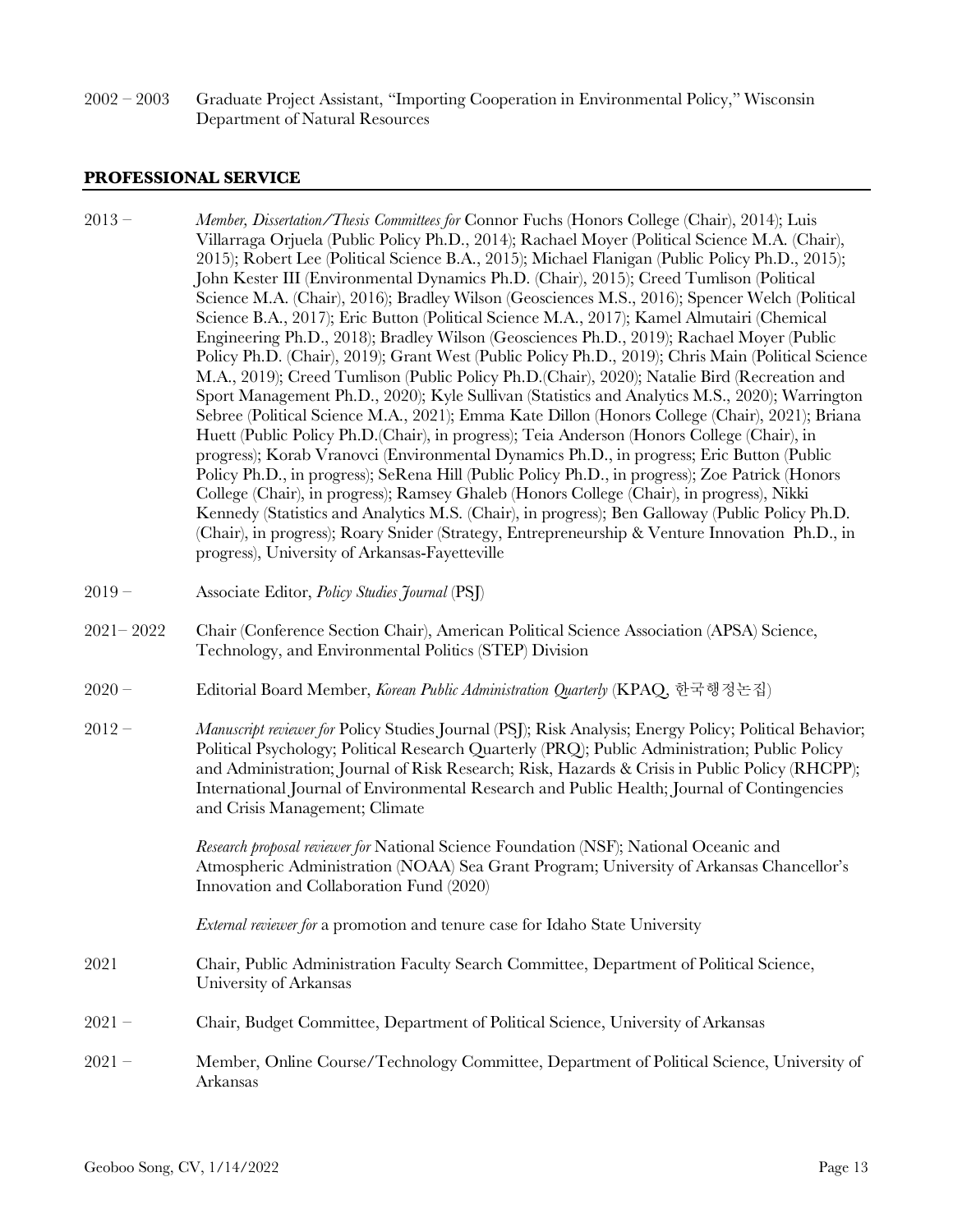| Chair/Member, Public Administration Field Committee, Department of Political Science,<br>University of Arkansas-Fayetteville                                                              |
|-------------------------------------------------------------------------------------------------------------------------------------------------------------------------------------------|
| Member, Steering Committee, Statistics and Analytics M.S. program, University of Arkansas-<br>Fayetteville                                                                                |
| Member, Graduate Studies Committee, Department of Political Science, University of Arkansas-<br>Fayetteville                                                                              |
| Member, Program Assessment Committee, Department of Political Science, University of<br>Arkansas-Fayetteville                                                                             |
| Chair/Member, MPA Portfolio Exam Committee, Department of Political Science, University of<br>Arkansas-Fayetteville                                                                       |
| Chair/Member, Qualifying Exam Committee, Public Policy Ph.D. program, University of<br>Arkansas-Fayetteville                                                                              |
| Chair/Member, Comprehensive Exam Committee, Statistics and Analytics M.S. program,<br>University of Arkansas-Fayetteville                                                                 |
| Chair/Member, Qualifying Exam Committee, Environmental Dynamics Ph.D. program,<br>University of Arkansas-Fayetteville                                                                     |
| Faculty lead, Policy Research Collaboratory, Department of Political Science and Public Policy<br>Ph.D. program, University of Arkansas-Fayetteville                                      |
| Member, The Evan Ringquist Best Paper Award Committee, American Political Science<br>Association (APSA) Science, Technology, and Environmental Politics (STEP) section                    |
| Chair, International Cooperation Committee, The Korean Society for Public Personnel<br>Administration (KSPPA)                                                                             |
| Member, Junior Asian Scholar Award Committee, American Society for Public Administration<br>(ASPA) Section on Korean Public Administration (SKPA)                                         |
| Member, Personnel Policy Committee, Department of Political Science, University of Arkansas-<br>Fayetteville                                                                              |
| Chair/Member, Technology Committee, Department of Political Science, University of<br>Arkansas-Fayetteville                                                                               |
| Co-advisor, Korean Student Association, University of Arkansas-Fayetteville                                                                                                               |
| Member, Research Council, University of Arkansas-Fayetteville                                                                                                                             |
| Discussant, Panel on Impact of Politics on the Policy Process at the 39th annual meeting of the<br>Association for Public Policy Analysis and Management (APPAM), Chicago, November 2017. |
| Member, Computing Activities Council, Office of the Chancellor, University of Arkansas-<br>Fayetteville                                                                                   |
|                                                                                                                                                                                           |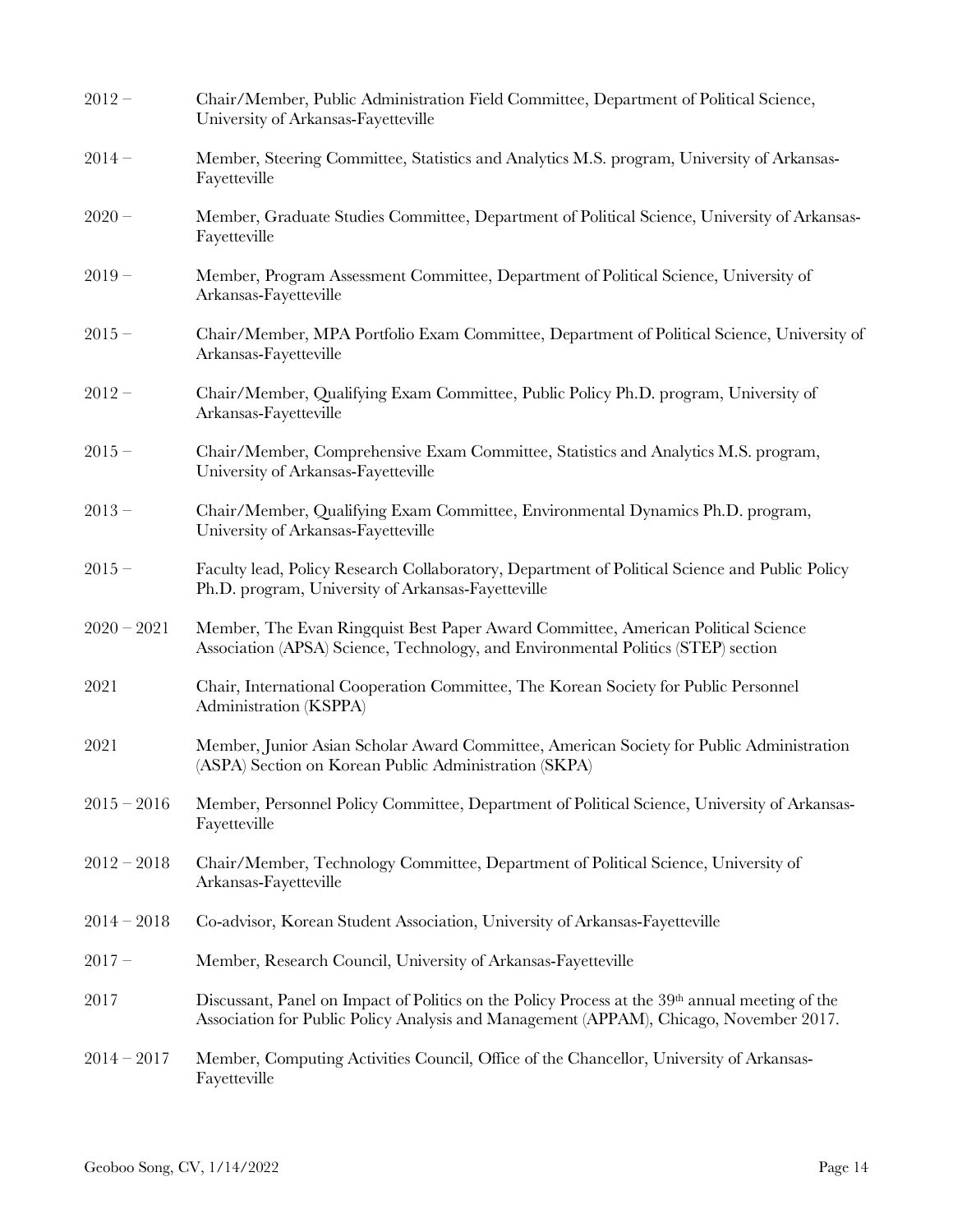| $2013 - 2014$ | Member, Working group for establishing Interdisciplinary Ph.D. program in Statistics and<br>Analytics, University of Arkansas-Fayetteville                                                           |
|---------------|------------------------------------------------------------------------------------------------------------------------------------------------------------------------------------------------------|
| 2014          | Chair and co-discussant, Panel on Disaster and Emergency Planning and Management at the<br>72 <sup>nd</sup> annual meeting of the Midwest Political Science Association (MPSA). Chicago, April 2014. |
| 2014          | Co-discussant, Panel on Politics, Ideology and Health Policy at the $72nd$ annual meeting of the<br>Midwest Political Science Association (MPSA). Chicago, April 2014.                               |
| 2013          | Member, Evaluation team for RFP R506785 - Analysis of IT Practices & Procedures, University<br>of Arkansas-Fayetteville                                                                              |
| 2013          | Discussant, Panel on Risks, Disasters, and Public Policy at the 71 <sup>st</sup> annual meeting of the Midwest<br>Political Science Association (MPSA). Chicago, April 2013.                         |
| 2013          | Co-organizer, 2013 OU-UA Policy Research Colloquium, Norman, Oklahoma, March 2013.                                                                                                                   |

# **GRANTS, AWARDS AND HONORS**

| 2021          | Collis R. Geren Interdisciplinary Faculty Award, Graduate School and International Education,<br>University of Arkansas-Fayetteville                                                       |
|---------------|--------------------------------------------------------------------------------------------------------------------------------------------------------------------------------------------|
| 2021          | National Science Foundation (NSF) Predictive Intelligence Pandemic Prevention (PIPP) Program<br>Grant (\$987,540), Co-PI (Under review)                                                    |
| 2021          | National Science Foundation Research Traineeship (NRT) Program Grant (\$3,000,000), Key<br>Personnel (Under review)                                                                        |
| 2020          | University of Arkansas Alumni Association Faculty Distinguished Achievement Award for Rising<br><b>Teaching Finalist</b>                                                                   |
| 2019-2021     | University of Arkansas Chancellor's Fund for Innovation and Collaboration Research Grant<br>$(\$104,660)$ , PI                                                                             |
| $2016 - 2018$ | Big Data Analytics in Political Science and Public Policy Research/Teaching Grant (\$8,160), J.<br>William Fulbright College of Arts and Sciences, University of Arkansas-Fayetteville, PI |
| 2015          | Faculty Travel Grant (\$1,000), Office of the Provost and Vice Chancellor for Academic Affairs,<br>University of Arkansas-Fayetteville                                                     |
| 2015          | Outstanding Faculty Member Finalist, Associated Student Government and Student Alumni<br>Association, University of Arkansas-Fayetteville                                                  |
| 2014          | Robert C. and Sandra Connor Endowed Faculty Fellowship, J. William Fulbright College of Arts<br>and Sciences, University of Arkansas-Fayetteville                                          |
| $2012 - 2018$ | Faculty Travel Grant (\$7,000), J. William Fulbright College of Arts and Sciences, University of<br>Arkansas-Fayetteville                                                                  |
| 2012          | Faculty Research Grant (\$5,000), The Office of Vice Provost for Research and Economic<br>Development, University of Arkansas-Fayetteville                                                 |